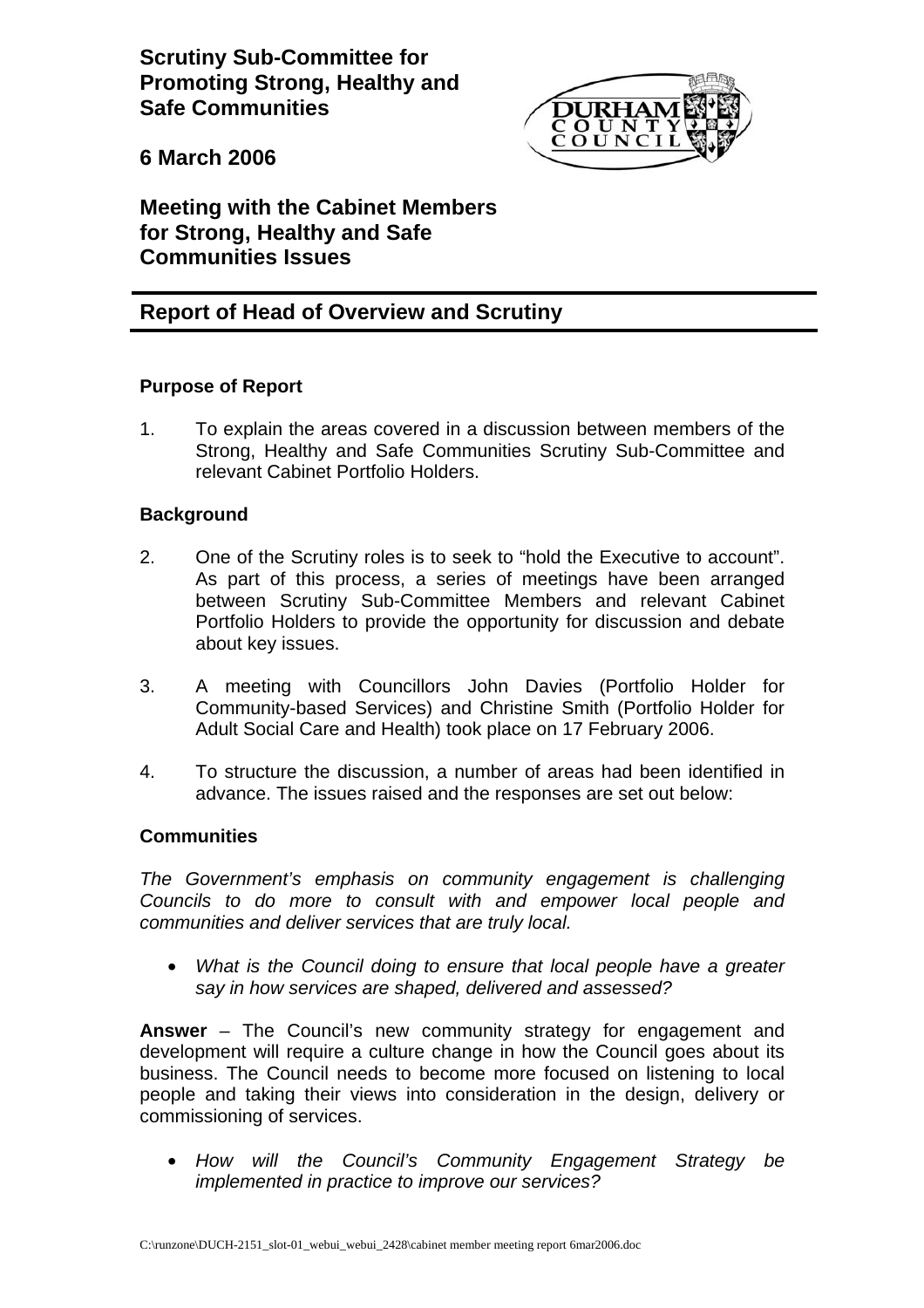**Answer** - The Strategy will introduce new ways of working aimed at empowering local people and providing them with a greater say in decisions. Work is underway at present in relation to how this might operate in practice, i.e. engagement about specific issues with relatively small numbers of people, or more formalised arrangements for ongoing engagement, such as Community Boards. This might also include budgets being devolved to a more local level. Any new arrangements should build upon the existing strengths of the County Council, i.e. its ability to act effectively in relation to strategic issues.

- *How will the Council's Community Engagement Strategy be implemented in practice to improve our services?*
- *What ICT developments are taking place to ensure that local people can communicate more easily with the County Council and its partners?*
- *How can the Council ensure that the services it delivers are truly community-based?*

**Answer** – The e-govt. partnership between the County Council and District/Borough Councils will have an important role to play in ensuring that local people have seamless access to services, regardless of who provides them. The customer relationship management (CRM) system being developed by the partnership should ensure that members of the public only have to ring one telephone number to gain access to services across both tiers of local government. Community hubs, one-stop shops and access points will also help local people engage better with service providers. A pilot scheme for video conferencing is currently running at five locations in County Durham, enabling members of the public to communicate privately with officers in the Council using video links. Discussions are also underway with a number of organisations about rolling this initiative out into the wider community. Use of ICT is central to these developments.

- *What is the Council doing to:* 
	- o *Support Community Centres and promote their use*
	- o *Ensure that young people are supported in playing a full role in our local communities and that the necessary resources are available to do this?*

**Answer** – The Council has shown its commitment to Community Centre provision by providing financial support in recent years, following the creation of the Learning and Skills Council and the subsequent impact on funding for Centres which resulted. It is hoped that this support will continue, but there will, at some future point, be a review of buildings. In relation to young people, the recently launched "Respect" agenda appeared to identify young people in terms of anti-social behaviour. However, localism requires us to engage with young people, as well as adults, and to have respect for young people. One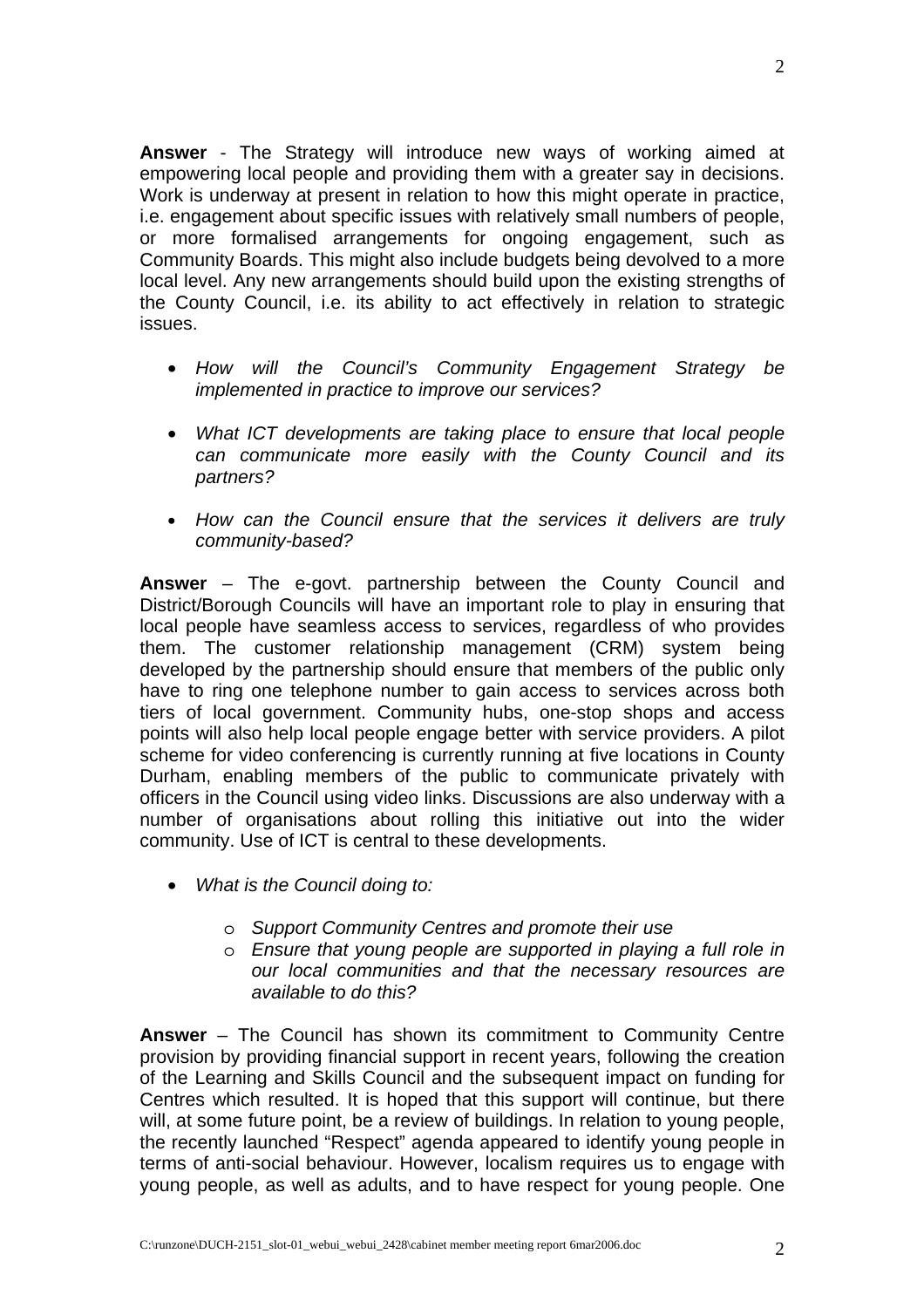area which needed to be developed was intergenerational work to close the gap between older people's perceptions of young people and vice-versa. It was also important to recognise that some young people did not like to participate in organised activities such as youth clubs. Agencies had to be more innovative about how young people were engaged and where appropriate, diverted from anti-social behaviour. As regards issues such as young people drinking on the streets, this required a multi-agency approach.

## **Social Care and Health Issues**

*The Council's new services for Children and Young People and for Adults will shortly come into being, presenting the Council with a number of challenges. In relation to Adult Services:* 

- *How will the transition be managed to ensure minimal disruption to front-line services?*
- *How will the existing benefits that derive from the current integrated services be maintained and what measures are being taken to ensure that people do not fall into the gaps between Children and Young People's and Adult Services?*

**Answer** – Migration towards the new services has required careful planning. A transitions team to oversee the process has been established and a number of seminars have been organised for staff, to which relevant members have also been invited. One of the key aims of the changes will be to overcome silo working and remove any barriers between previous Service areas.

• *What vision do you have about the way in which the new arrangements will improve services for Adults* 

**Answer –** Much of what we do will be driven by the Government's agenda in relation to issues such as Independence, Well-being and Choice concerning older people, but budgets will also be a factor as well. The new Corporate Directors will have an important role in advising members about how the new Services should be shaped and deliver and discussions will be held with the Directors at an early stage.

• *What vision do you have about the way in which the new arrangements will improve services for Adults?* 

Again, independence, well-being and choice will be an important driver. There will be a change of emphasis towards supporting older people to live at home amongst family and friends for as long as possible. We need to think ahead and ask, in terms of service provision, what would we like, either for ourselves, or those we love and care for, in old age? Ensuring that people stay healthy, play their full role in local communities and have equity of access to services are key factors in delivering this agenda. The Council may not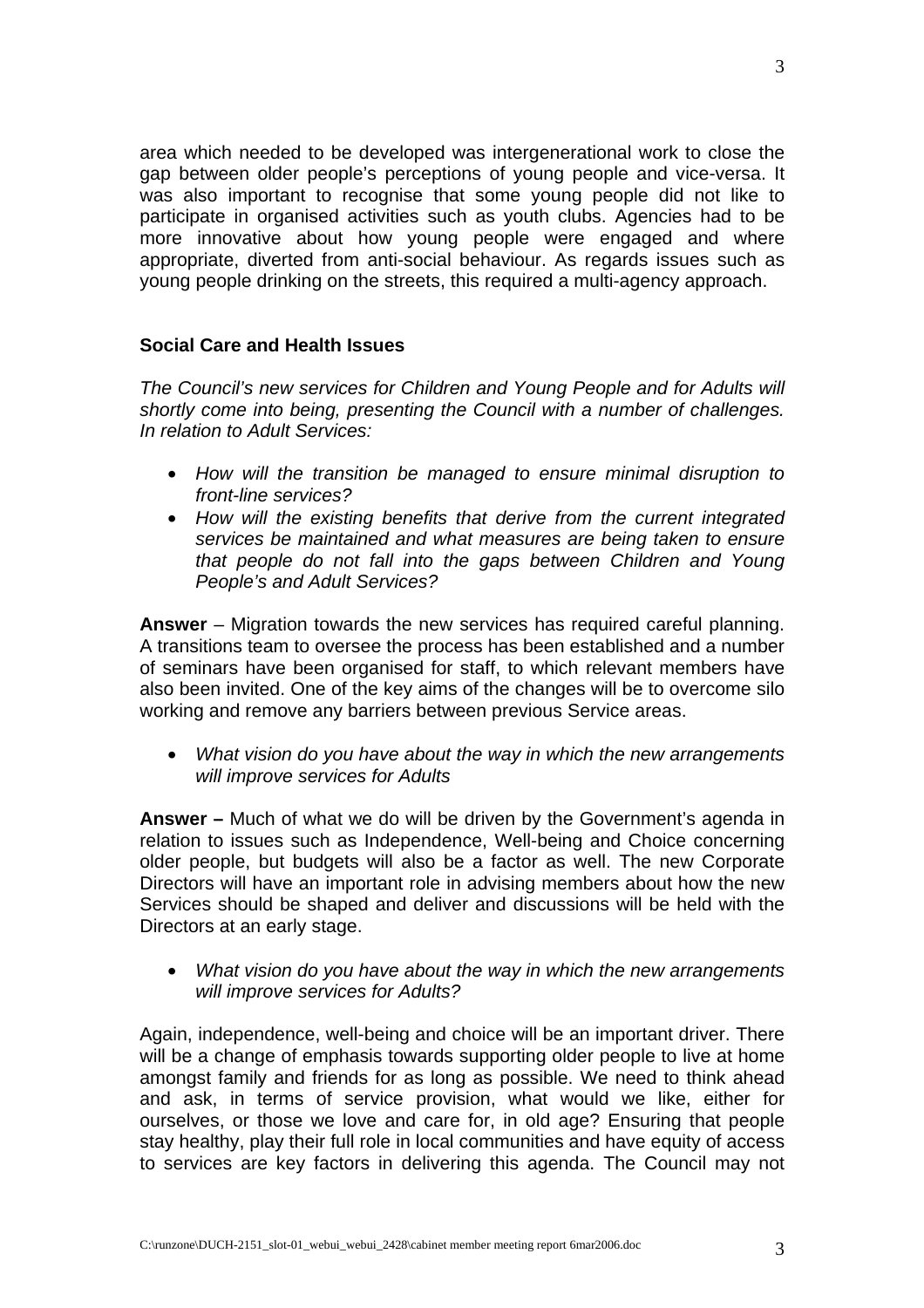always be best placed, in terms of direct service provision, to achieve these aims.

Another key issue is that of communicating the Council's role as service provider. It is a little known fact that the Council, as a commissioner of services, provides access to care beds in the independent sector for almost 3,000 people in County Durham. The Council needs to consider how it can better "brand" the services it commissions via the independent sector to highlight its role.

Learning disabilities is another area which merits attention. It is important that provision for people with learning disabilities is easily accessible, yet many people with these specific needs spend a significant amount of time on transport to day centres distant from their place(s) of residence. This needs to be tackled. The Council also provides day care for a significant number of people with learning disabilities who are over retirement age. Consideration needs to be given about whether they should be encouraged to receive service provision as part of the older population of the County.

*Overview and Scrutiny Members have taken a close interest in Aids and Adaptations issues, following a scrutiny project in 2000 and a number of subsequent reviews.* 

• *What is the current position in relation to Aids and Adaptations and in particular, waiting times for assessments and for the provision of equipment?* 

**Answer** – There have been overall improvements in recent years, but funding will always be an issue and there have been some problems recently linked to PCT finances. There have also been difficulties with a backlog of assessments in two areas – Sedgefield and Easington, caused by a variety of factors, including sickness absence and maternity leave of occupational therapists. However, the Home Independence Shops are working well.

### **Additional Issues**

- 5. The following additional issues were raised during the discussion:
	- Communication the Council not only needs to be a good listener, but also to provide feedback about what happens following consultation exercises.
	- Consistency of approach is important. Some community or interest groups, such as the Service User and Carer Forum find that consistency of approach to aspects of service delivery can change when officers move on and are replaced.
	- It was suggested that another way to enhance ongoing dialogue with the Executive would be for Cabinet Portfolio Holders to give occasional